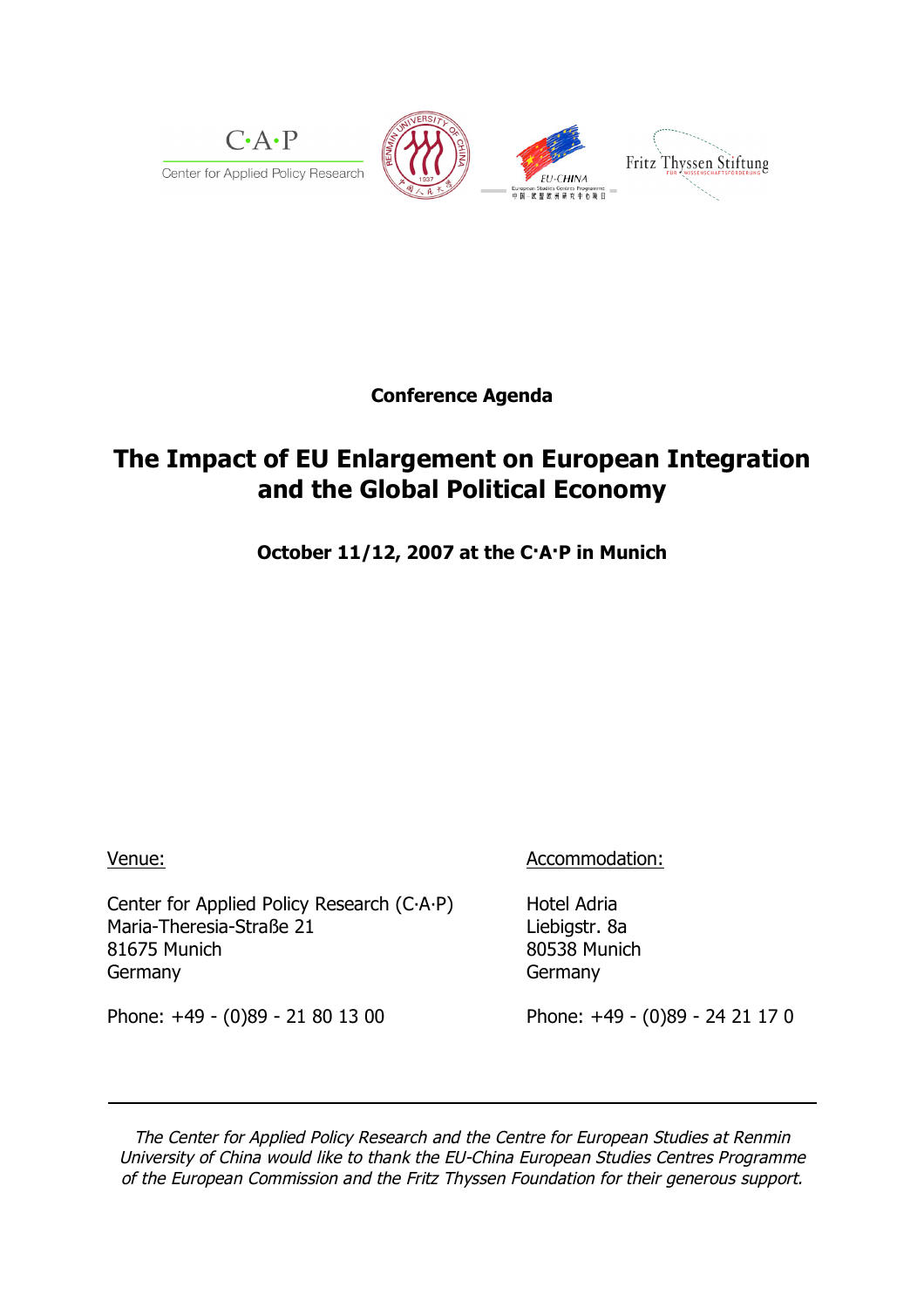## Thursday, 11<sup>th</sup> of October 2007

| 9.30 a.m.    | Coffee/ Tea Reception                                                                                                                                                                                                                                                                                                                                                                                                                 |
|--------------|---------------------------------------------------------------------------------------------------------------------------------------------------------------------------------------------------------------------------------------------------------------------------------------------------------------------------------------------------------------------------------------------------------------------------------------|
| 10.00 a.m.   | Welcome and Introduction:<br>Franco Algieri (C·A·P), Song Xinning (UNU-CRIS, Brugge)                                                                                                                                                                                                                                                                                                                                                  |
| 10.20 a.m.   | Panel 1:<br>How to deepen an enlarged EU?                                                                                                                                                                                                                                                                                                                                                                                             |
|              | Chair: Janis Emmanouilidis (Hellenic Foundation for European and<br>Foreign Policy, Athens)                                                                                                                                                                                                                                                                                                                                           |
|              | Zhao Haifeng (Harbin Institute of Technology): "Overcoming the EU's<br>institutional crisis"                                                                                                                                                                                                                                                                                                                                          |
|              | <b>Barbara Lippert</b> (Institute for European Politics, Berlin): "Challenges and<br>opportunities of future EU enlargement"                                                                                                                                                                                                                                                                                                          |
|              | Comment: Kai-Olaf Lang (German Institute for International and Security<br>Affairs, Berlin), Liu Wenxiu (Renmin University of China, Beijing)                                                                                                                                                                                                                                                                                         |
| 12.00 (noon) | <b>Discussion</b>                                                                                                                                                                                                                                                                                                                                                                                                                     |
| 1.00 p.m.    | Lunch Buffet                                                                                                                                                                                                                                                                                                                                                                                                                          |
| 2.30 p.m.    | Panel 2:<br>The economic consequences of EU Enlargement                                                                                                                                                                                                                                                                                                                                                                               |
|              | Chair: Jaroslav Jakš (University of Economics, Prague)<br><b>Wolfgang Quaisser</b> (Osteuropa-Institut Munich): "The economic<br>integration of new member states in the EU"<br>Markus Taube (Institute for East Asian Studies, University Duisburg-<br>Essen): "The consequences of EU enlargement for EU-China trade"<br>Comment: Liu Xin (Renmin University of China, Beijing), Matthias<br><b>Kullas</b> (University of Würzburg) |
| 4.00 p.m.    | <b>Discussion</b>                                                                                                                                                                                                                                                                                                                                                                                                                     |

- 5.00 p.m. End of Day One
- 7.00 p.m. Dinner at Nockherberg